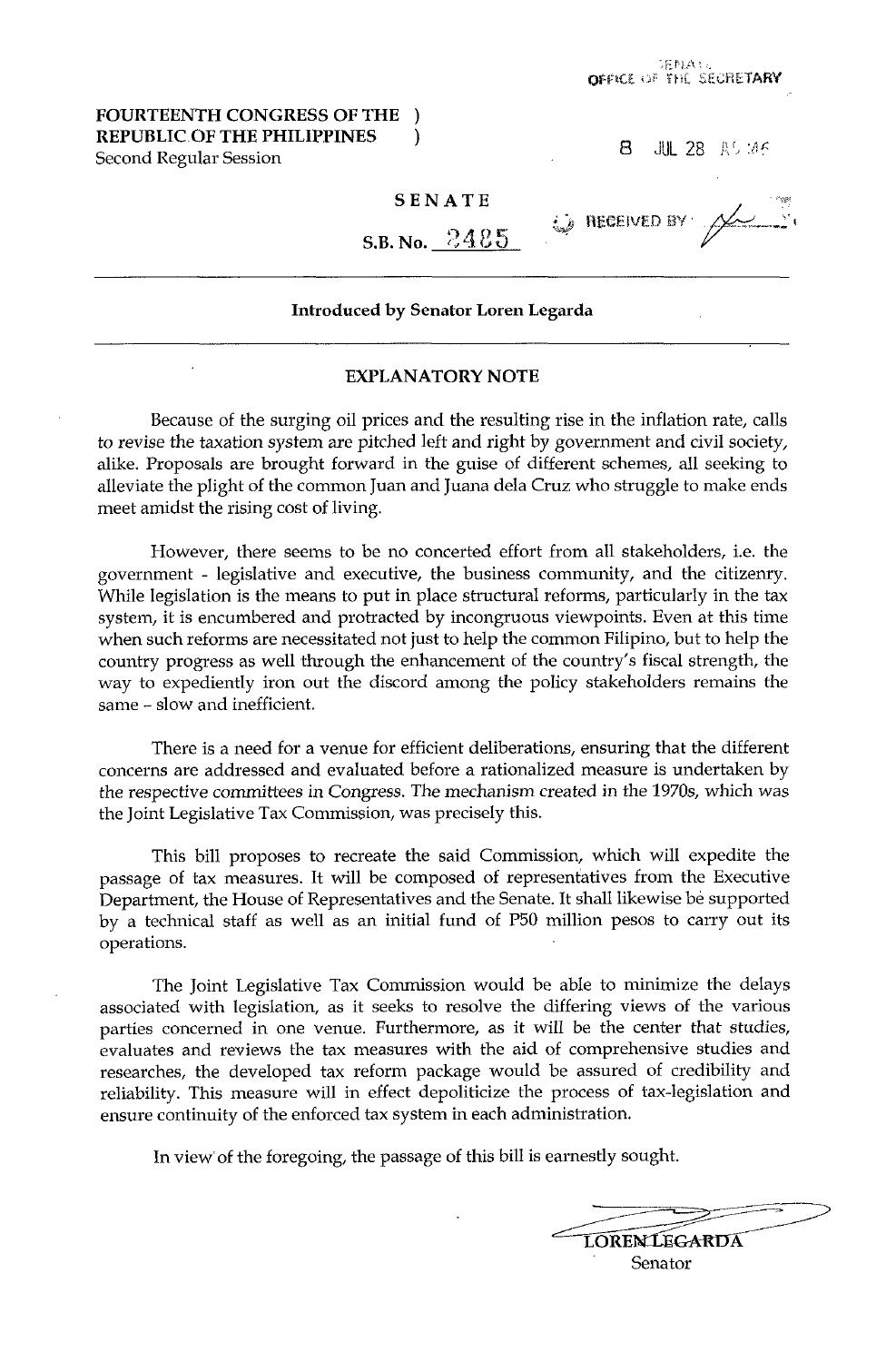## **FOURTEENTH CONGRESS OF THE REPUBLIC OF THE PHILIPPINES**  Second Regular Session

|  |  | <b>8</b> JUL 28 $\sqrt{15}$ :46 |
|--|--|---------------------------------|
|  |  |                                 |

# $\bigcirc$  REGENED BY:  $\mathcal{L}$

## SENATE

)  $\mathcal{E}$  $\lambda$ 

## S.B. No. **24**

## **Introduced by Senator Loren Legarda**

## **AN ACT**

## **CREATING A JOINT LEGISLATIVE- EXECUTIVE TAX COMMISSION, DEFINING ITS COMPOSITION, POWERS AND FUNCTIONS AND FOR OTHER PURPOSES**

Be it enacted by the Senate and the House of Representatives of the Philippines in Congress assembled:

**SECTION 1.** *Creation of the Tax Commission.* There is hereby created a Joint Legislative- Executive Tax Commission (JLETC), hereinafter referred to as the "Tax Commission."

The Tax Commission shall be the government's policy- advisory body on taxation. It shall review and evaluate all tax proposals, including tax- related bills filed in Congress. On the basis of continuing comprehensive studies and researches on the Philippine Tax system, it shall recommend tax reform measures for purposes of (i) improving the structure and administration of taxes ;(ii) adopting efficient and sound tax policies; (iii) ensuring the fair and equitable distribution of the tax burden among the people; and (iv) improving the revenue collection to make the tax system responsive to the development needs of the economy as a whole. It shall submit its recommendations to the President and to the leadership of both Houses of Congress.

**SECTION 2. Organization.** The Tax Commission shall be composed of nine (9) members from the Executive and Legislative Departments, as follows:

- (1) Three members to be appointed by the President of the Philippines, representing the Executive Department, any or all of whom may or may not be serving as officials of the government;
- (2) Three Senators to be appointed by the President of the Senate, one of whom shall come from the minority party; and
- **(3)** Three Congressmen to be appointed by the Speaker of the House of Representatives, one of whom shall come from the minority party.

The membership in the Commission of the members of the Legislature shall be an extension of their legislative functions. The membership in the Commission of the officials or members of the Executive shall be in an *officio* capacity.